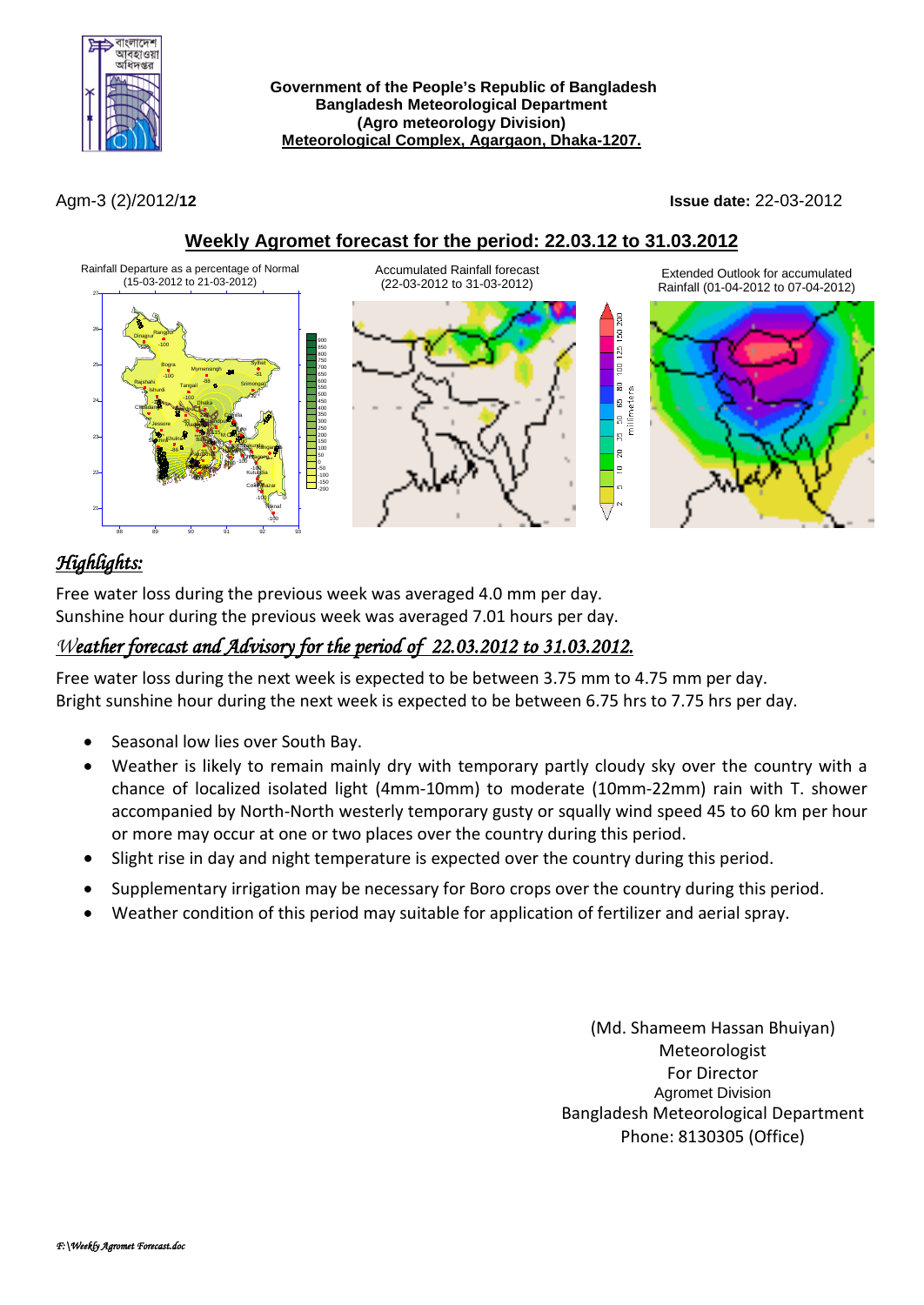# **Bangla Version**

### *c~e©vfvm, mgq: 22-03-2012 †\_‡K 31-03-2012*



#### *প্ৰধান বৈশিষ্ট্য সমৃহঃ-*

 $\frac{1}{2}$  সপ্তাহের দৈনিক বাম্পীভবনের গড় ৪ মিঃ মিঃ ছিল।  $\eta$ ত সপ্তাহের দৈনিক সূর্যকিরণ কালের গড় ৭.০**১** ঘন্টা ছিল।

### *আবহাওয়া পূৰ্বাভাসঃ- ২২-০৩-২০১২ইং থেকে ৩১-০৩-২০১২ ইং পৰ্যন্ত।*

স্পামী সপ্তাহের বাষ্পীভবনের দৈনিক গড মান ৩.৭৫ মিঃমিঃ থেকে ৪.৭৫ মিঃমিঃ থাকতে পারে। আগামী সপ্তাহের সূর্যকিরণকালের দৈনিক গড় মান ৬.৭৫ ঘন্টা থেকে ৭.৭৫ ঘন্টা থাকতে পারে।

- একটি মৌসুমী লঘুচাপ দক্ষিণ বঙ্গোপসাগরে অবস্থান করছে।
- এ সপ্তাহে সারাদেশের আকাশ অস্থায়ীভাবে আংশিক মেঘলাসহ আবহাওয়া প্রধানতঃ শুষ্ক থাকতে পারে। সেই সাথে *¯'vbxqfv‡e †`‡ki `yB GK ¯'v‡b wewÿß Ae¯'vq N›Uvq 45 †\_‡K 60 wKtwgt ev AviI AwaK †e‡M `gKv/S‡ov*  হাওয়াসহ হাল্কা (8-১০ মিঃমিঃ) থেকে মাঝারী (১০-২২ মিঃমিঃ) ধরণের বৃষ্টি/বজ্র বৃষ্টির সম্ভাবনা রয়েছে।
- *G mg‡q w`b Ges iv‡Zi ZvcgvÎv mvgvb¨ e"w× †c‡Z cv‡i|*
- $A$  সপ্তাহে দেশের বোরো শস্যে সম্পূরক সেচের প্রয়োজন হতে পারে।
- *G mßv‡ni AvenvIqv Rwg‡Z mvi I KxUbvkK cÖ‡qv‡Mi Dc‡hvMx \_vK‡Z cv‡i|*

*(*মোঃ শামীম হাসান ভূইয়া) **আবহাওয়াবিদ** পরিচালকের পক্ষে *বাংলাদেশ আবহাওয়া অধিদপ্তর ‡dvb t-8130305(Awdm)*